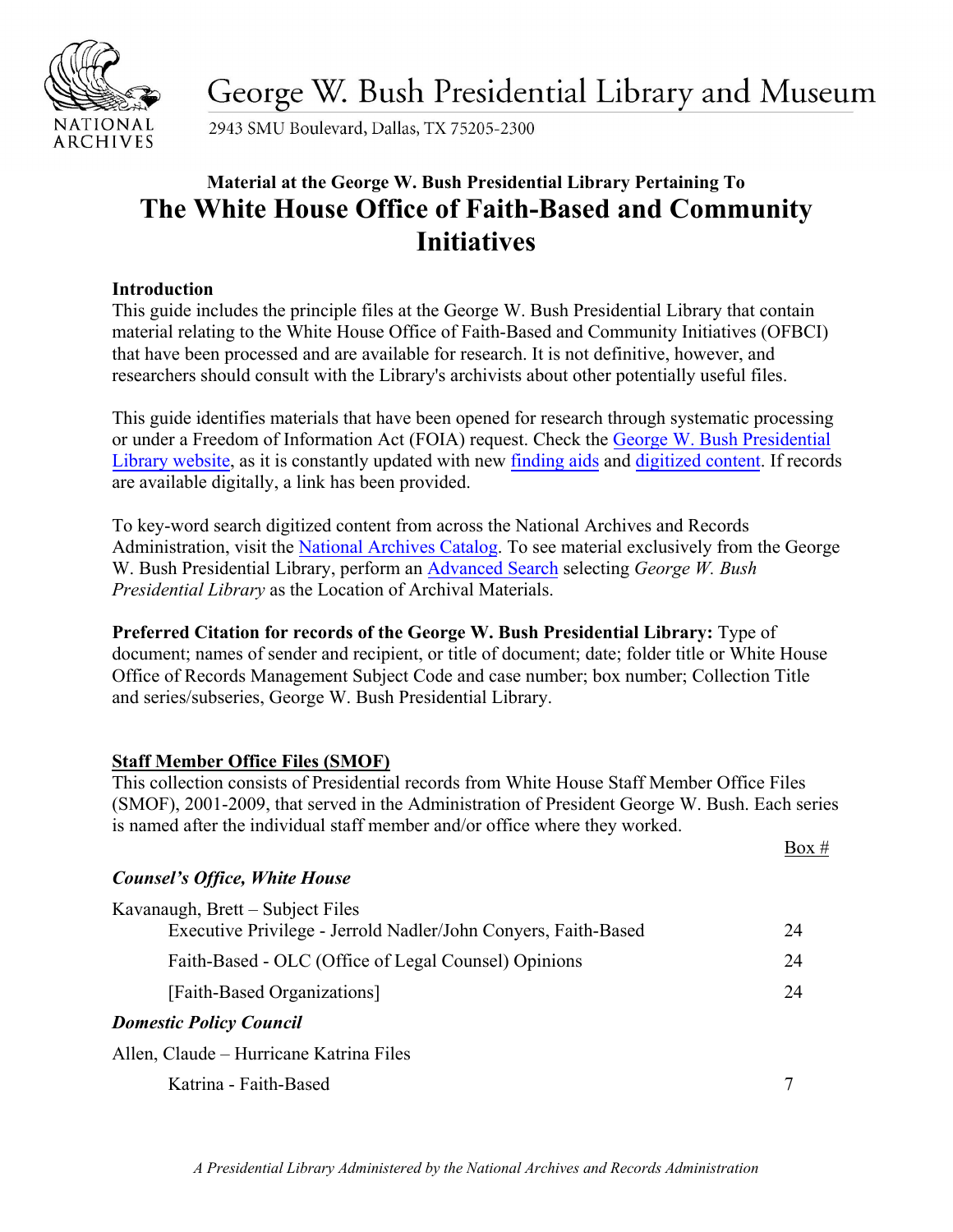| Allen, Claude – Subject Files                                         |    |
|-----------------------------------------------------------------------|----|
| Faith-Based [Folder 1]                                                | 14 |
| Faith-Based [Folder 2] [1]                                            | 14 |
| Faith-Based [Folder 2] [2]                                            | 14 |
| <b>Faith-Based Centers Across Government</b>                          | 14 |
| Faith-Based Conference 06/01/2004                                     | 14 |
| Faith-Based Funding                                                   | 14 |
| Cantos VII, Olegario (Ollie) - Health Files                           |    |
| Faith-Based Groups [AIDS]                                             | 6  |
| Faith-Based Outreach [AIDS]                                           | 6  |
| Ryan White CARE Act: Faith-Based Providers                            | 9  |
| Lefkowitz, Jay – Subject Files                                        |    |
| [Faith-Based]: Faith-Based [1]                                        | 8  |
| [Faith-Based]: Faith-Based [2]                                        | 8  |
| [Faith-Based]: Faith-Based [3]                                        | 8  |
| [Faith-Based]: Faith-Based [4]                                        | 8  |
| [Faith-Based]: Faith-Based [5]                                        | 8  |
| [Faith-Based]: Policy Time 09/30/2002                                 | 8  |
| Smarick, Andrew - Education Files                                     |    |
| FB (Faith-Based) Urban Schools Report 1                               | 1  |
| [White House] Summit [on Inner-City Children and Faith-Based Schools] | 1  |
| Zinsmeister, W. Karl - Subject Files                                  |    |
| <b>Faith-Based Current</b>                                            | 14 |
| Faith-Based Current: Access to Recovery                               | 15 |
| Faith-Based Current: F.B.I. (Faith-Based Initiatives) [1]             | 15 |
| Faith-Based Current: F.B.I. (Faith-Based Initiatives) [2]             | 15 |
| Faith-Based Current: F.B.I. (Faith-Based Initiatives) [3]             | 15 |
| Faith-Based Current: Fall 2007 F.B.I. (Faith-Based Initiatives) [1]   | 15 |
| Faith-Based Current: Fall 2007 F.B.I. (Faith-Based Initiatives) [2]   | 15 |
| Faith-Based Current: June 26 Retrospective [1]                        | 15 |
| Faith-Based Current: June 26 Retrospective [2]                        | 15 |
| Faith-Based Current: June 26 Retrospective [3]                        | 15 |
| Faith-Based Current: June 26 Retrospective [4]                        | 15 |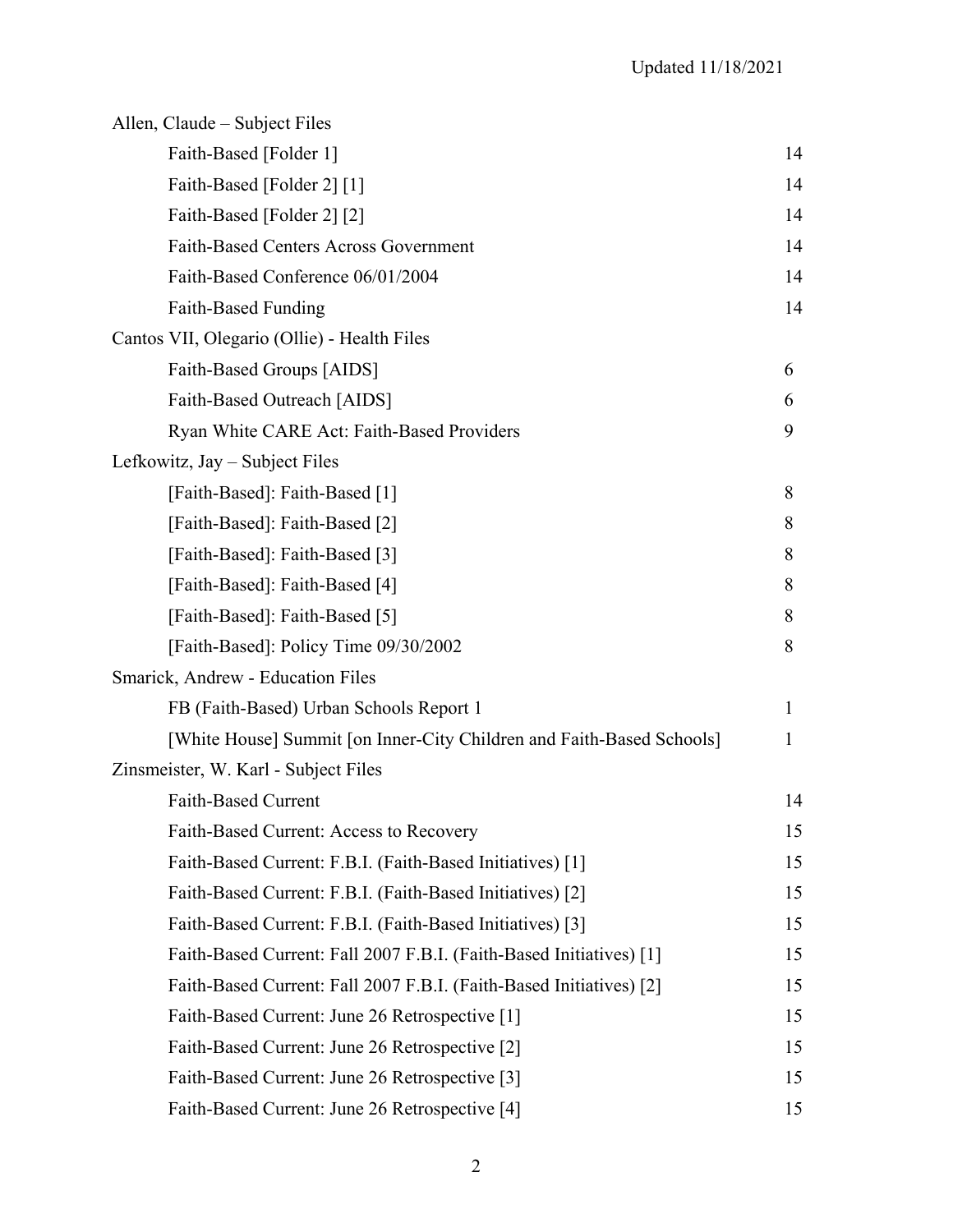| Faith-Based Current: Lawsuits (General)               |     |
|-------------------------------------------------------|-----|
| Faith-Based Current: Military Chaplains               |     |
| Faith-Based Current: OFBCI 7th Anniversary Report [1] | 15. |
| Faith-Based Current: OFBCI 7th Anniversary Report [2] | 15. |
| Faith-Based Old                                       |     |

#### *Faith-Based and Community Initiatives, White House Office of*

A number of series in the White House Office of Faith-Based and Community Initiatives have been processed, either fully or in part. The processed series include the following:

#### Conference Files - Conference Surveys

*This series contains completed surveys, mailing lists, and spreadsheets. Surveys and mailing lists present are those that were collected (or sent back to OFBCI) following conferences held across the country.*

#### Kristin Henderson

*Deputy Associate Director. The bulk of these records are from 2007-2009.*

#### David Kuo – Subject Files

*Special Assistant to the President and Deputy Director of the Office of Faith-Based and Community Initiatives, 2001-2003.* 

#### Mark Scott

*Associate Director for Outreach, 2001.*

#### H. James (Jim) Towey III

*Deputy Assistant to the President and Director of the White House Office of Faith-Based and Community Initiatives 2002-2006.* 

# Don Willett – General Files

*Deputy Director, 2001-2002.* 

The finding aids may be downloaded from the [Staff Member Office](https://www.georgewbushlibrary.gov/research/finding-aids/white-house-staff-member-office-files) [Files](https://georgewbushlibrary.smu.edu/Research/Finding-Aids/White-House-Staff) section of our website.

#### *Staff Secretary, White House Office of the*

Von Der Heydt, Thomas (Tommy) - Bush Record Policy Memos

USA Freedom Corps, Faith-Based and Community Initiative, Civil Justice 4

Reform Legacy: A Timeline (2001 - 2008)

#### *USA Freedom Corps*

Headley, Jessica - General Files

| OFBCI (Office of Faith-Based and Community Initiatives) |    |
|---------------------------------------------------------|----|
| Lyons, Therese - Subject Files                          |    |
| Faith-Based and Community Initiatives                   | 36 |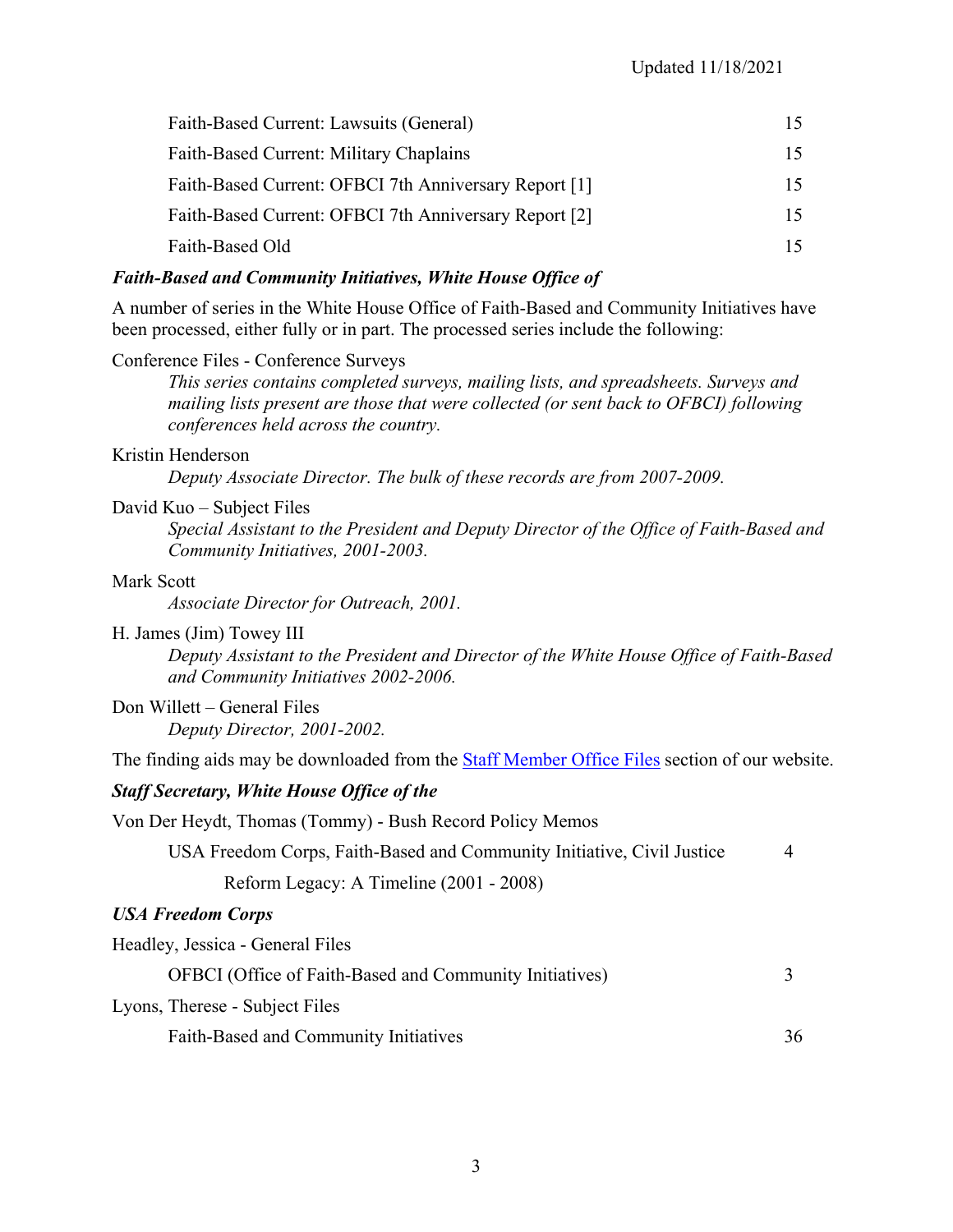Torgerson, Karin - Subject Files

CNCS (Corporation for National and Community Service) Weekly 3 Faith-Based Memos

#### **Materials processed under FOIA**

These records are located in the White House Office of Records Management (ORM) or Staff Member Office Files (SMOF) materials. However, these records were processed as part of a Freedom of Information Act (FOIA) request, as submitted by a researcher.

#### *Individual Folders Processed under FOIA related to USA Freedom Corps*

Note: White House Office of Records Management (ORM) files are excluded from this list due to limitations in search capabilities. Additionally, physical box numbers are not included in this list. Consult the finding aid for each FOIA request to identify what box the folder is located in.

# **[2014-0072-F](https://www.georgewbushlibrary.gov/research/finding-aids/foia-requests/2014-0072-f-correspondence-between-president-bush-and-his-pastors-and-spiritual-advisors)**

Faith-Based and Community Initiatives, White House Office of

Hein, Jay - Outreach Files

Kirbyjon Caldwell

#### **2014-0230-F**

Faith-Based and Community Initiatives, White House Office of

Hein, Jay – Policy Files

[Hurricane] Katrina General

Ludvigson, Dominique - Subject Files

[Hurricane] Katrina Barriers [1]

[Hurricane] Katrina Barriers [2]

[Hurricane] Katrina Barriers [3]

# **[2014-0299-F](https://www.georgewbushlibrary.gov/research/finding-aids/foia-requests/2014-0299-f-correspondence-president-jimmy-carter-or-rosalynn-carter-and-george-w-bush-well-speeches)**

Faith-Based and Community Initiatives, White House Office of

Hein, Jay – General Files

Jimmy Carter

#### **[2015-0037-F](https://www.georgewbushlibrary.gov/research/finding-aids/foia-requests/2015-0037-f-records-related-james-dobson)**

Faith-Based and Community Initiatives, White House Office of Wills, Katherine (Kathy) - Organization Files Focus on the Family